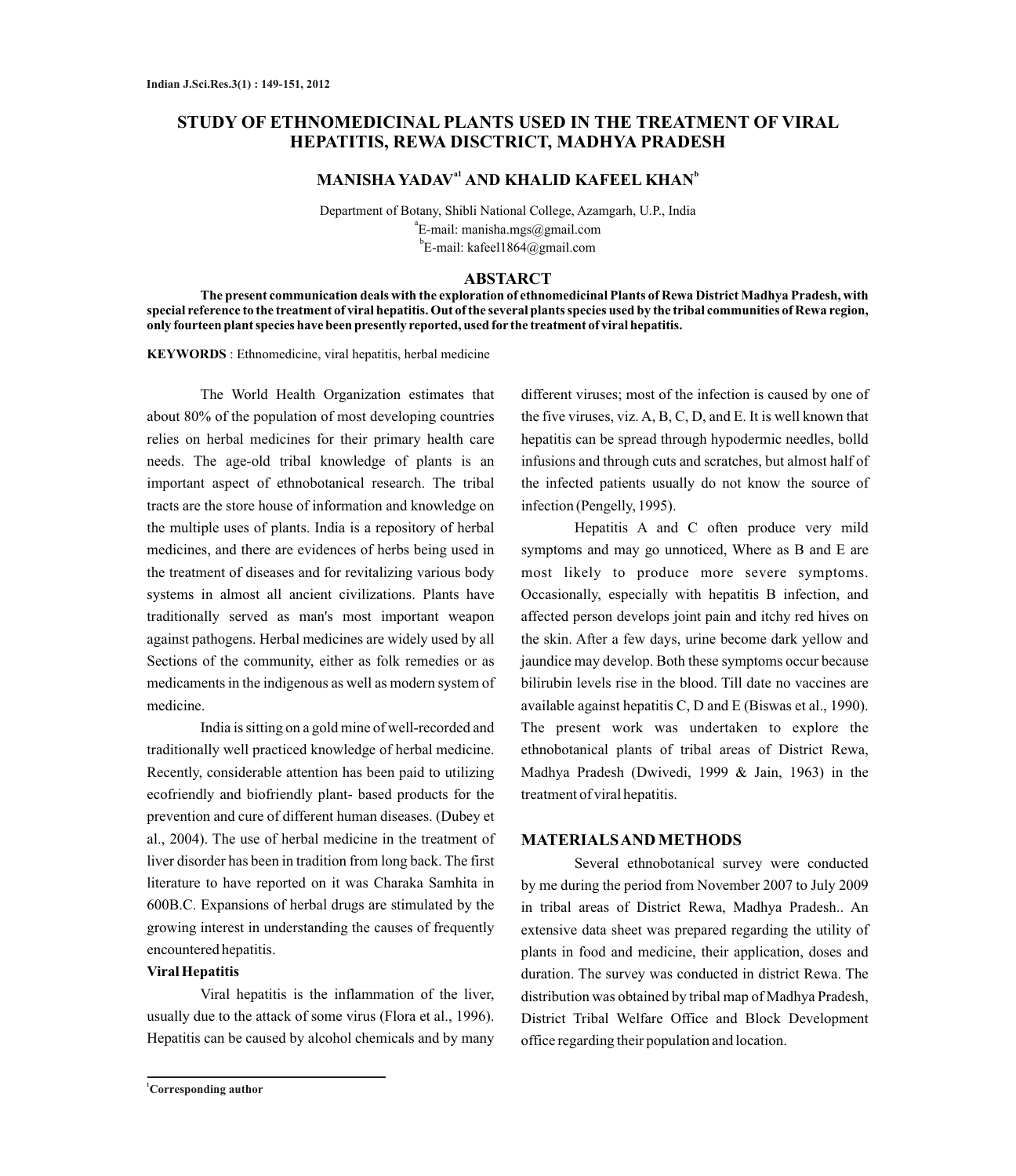| S.<br>No.        | <b>Botanical Name</b>      | Family           | <b>Local Name</b> | <b>Parts Used</b> | <b>Mode of Application</b>                                                                                                                  |
|------------------|----------------------------|------------------|-------------------|-------------------|---------------------------------------------------------------------------------------------------------------------------------------------|
| $\mathbf{1}$     | Azadirachta<br>indica      | Meliaceae        | Neem              | Bark, Leaves      | 25g. powder of bark/leaves is<br>added to butter milk or juice<br>and taken daily for a week.                                               |
| $\overline{2}$   | Allium Cepa                | Liliaceae        | Pyaj              | <b>Bulb</b>       | 50g. bulb of onion cooked with<br>vinegar and given once a day<br>for 3 days seems to improve<br>patients condition.                        |
| $\overline{3}$   | Asteracantha<br>longifolio | Acanthaceae      | Gokhulakanta      | Root              | Decoction of 60g. root is boiled<br>in half liter of water for 20 -30<br>min. and 60ml. is given three<br>times a day till cure of disease. |
| $\overline{4}$   | Aloe barbadensis           | Liliaceae        | Ghee Kanvar       | Leaf              | 50g. pulp of one leaf<br>administered with black salt<br>and ginger every morning for<br>10 days can cure the disease.                      |
| 5                | Berberis vulgaris          | Berberidaceae    | Ambarbaris        | <b>Bark</b>       | Fluid extract of bark, 2 -4g. is<br>taken twice a day for 15 days.                                                                          |
| 6                | Boerhaavia<br>diffusa      | Nyctanginaceae   | Punarnaba         | Fruit             | 100g. fruit pulp infusion is<br>made and 100ml, of it is taken<br>every morning with empty<br>stomach.                                      |
| $\boldsymbol{7}$ | Cassia fistula             | Caesalpinieae    | Amaltas           | Fruit             | Decoction of 25g. of fruit pulp<br>is given twice a day up to 2<br>weeks to cure hepatitis.                                                 |
| 8                | Emblica<br>officinalis     | Euphorbiaceae    | Amala             | Fruit             | 50g. powdered drug is given<br>thrice a day with milk to treat<br>hepatitis.                                                                |
| 9                | Justicia adhotoda          | Acanthaceae      | Adusa             | Leaf              | 100g. powder of its leaves<br>mixed with leaf powder of<br>Plumbago zeylanica and given<br>along with milk to cure the<br>disease.          |
| 10               | Phyllanthus niruri         | Euphorbiaceae    | Bhuamla           | Fruit             | Decoction of 100g. fruits is<br>given once a day iwt h milk to<br>treat desease.                                                            |
| 11               | Picrorrhiza<br>kurroa      | Scrophulariaceae | Kutki             | Rhizome           | 1-2 teaspoon full powder of<br>rhizome taken along with hot<br>water twice daily help to cure<br>disease.                                   |
| 12               | Sphaeranthus<br>indicus    | Asteraceae       | Mudi              | Leaf              | 50g. powdered drug given once<br>a da y with water to cure<br>disease.                                                                      |
| 13               | Lerminalia<br>bellerica    | Comberataceae    | Bahera            | Fruit             | 50g. powdered drug of dried<br>fruit is recommended twice a<br>day till the cure of disease.                                                |
| 14               | Tinospora<br>cordifolia    | Menispermaceae   | Giloya            | <b>Stem</b>       | 50g. powdered drug twice a day<br>with water is recommended for<br>3-4 weeks.                                                               |